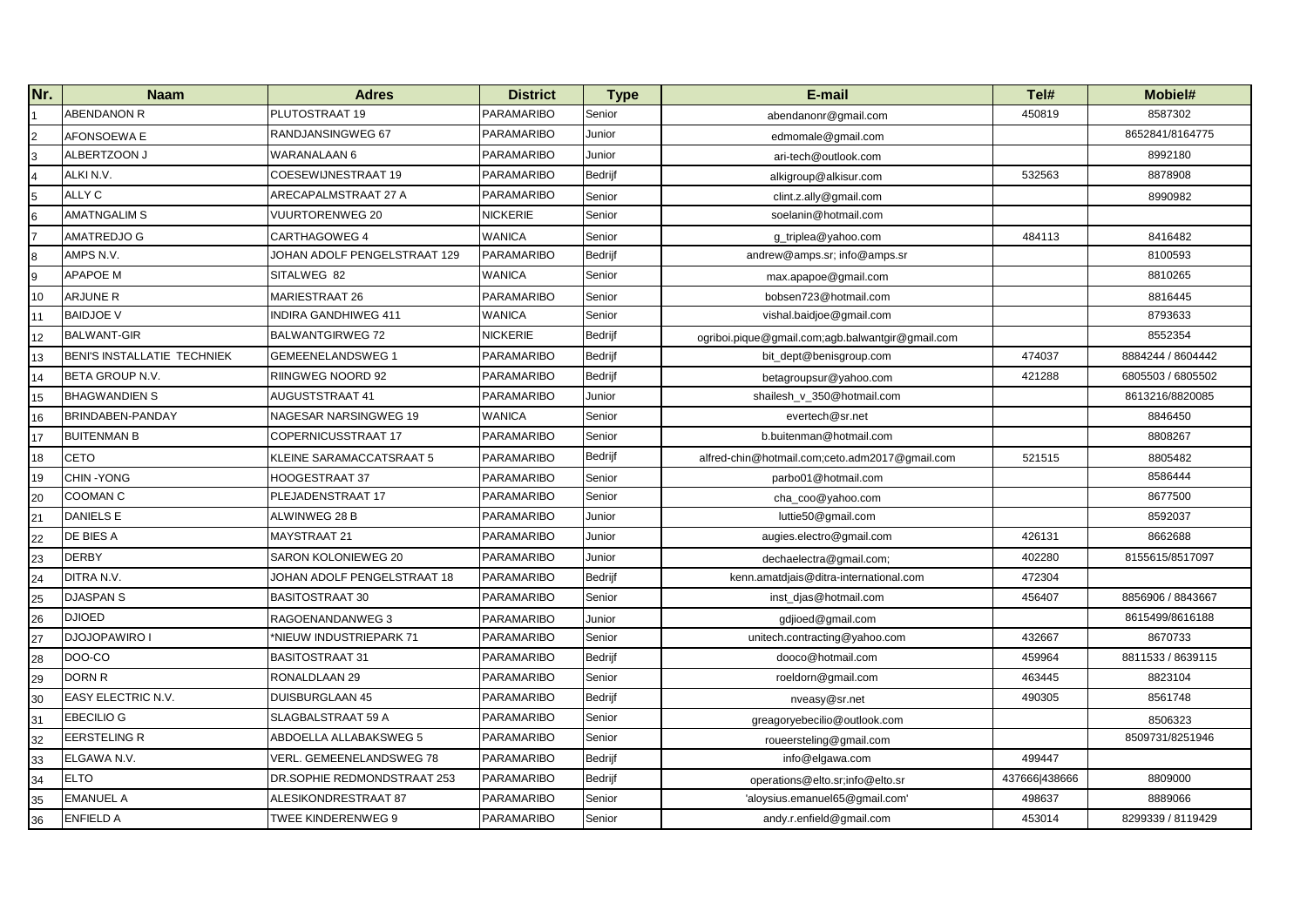| 37 | FEROZE INSTALLATIE TECHNIEK | <b>DHANRADJIWEG 5</b>        | PARAMARIBO        | Bedrijf        | fet_1975@hotmail.com              | 550289  | 8577143           |
|----|-----------------------------|------------------------------|-------------------|----------------|-----------------------------------|---------|-------------------|
| 38 | <b>FRASER J</b>             | POHIWEG 15                   | WANICA            | Senior         | fraserimro@yahoo.com              | 581392  | 8811204 / 8589421 |
| 39 | <b>GANGADIN R.</b>          | LEIDING 9A # 163             | WANICA            | Junior         | anoerishgangadin@gmail.com        |         | 8611494           |
| 40 | <b>GOEDSCHALK G</b>         | <b>INDUSTRIEWEG 520</b>      | WANICA            | Senior         | jules.goedschalk@hotmail.com      |         | 8823056           |
| 41 | <b>GONOE S</b>              | URANIUMSTRAAT 45             | <b>PARAMARIBO</b> | Senior         | semisa-gonoe@hotmail.com          |         | 8685479           |
| 42 | <b>GRAAVEN E.R.</b>         | MAANBLOEMSTRAAT 17           | PARAMARIBO        | Senior         | jervre@hotmail.com                | 493758  | 8321110           |
| 43 | <b>GRAHAM E</b>             | GADOSABISTRAAT 6             | PARAMARIBO        | Junior         | grayselectronic@hotmail.nl        | 487553  | 8162361           |
| 44 | <b>GROENEWOUD J</b>         | FILEMONSTRAAT 8              | WANICA            | Junior         | jur.jag.electro@hotmail.com       | 581715  | 8800547           |
| 45 | <b>HARPAL A</b>             | HENDRIKSTRAAT 174            | WANICA            | Senior         | pri.yash@hotmail.com              |         | 8637147 / 8145104 |
| 46 | <b>HARRIDAT A</b>           | KWATTAWEG 502                | WANICA            | Senior         | tripplehvib@sr.net                | 435329  | 8505305           |
| 47 | <b>HARRYLALL D</b>          | VAN IDSINGASTRAAT 22         | PARAMARIBO        | Junior         | harrylall.v@gmail.com             |         | 8623814           |
| 48 | <b>HOFFMAN J</b>            | VERL. GEMEENELANDSWEG 162    | PARAMARIBO        | Senior         | jhoffman@sr.net                   |         | 8805870           |
| 49 | <b>HOOPLOT R</b>            | DOROTHEASTRAAT 26            | PARAMARIBO        | Junior         | ritronics@outlook.com             | 8611531 | 8800318           |
| 50 | JAGERNATH W                 | COMMISARIS WEYTHINGWEG 387   | WANICA            | Junior         | wrishan_jagernath@hotmail.com     |         | 8627910           |
| 51 | <b>JHAWNIE</b>              | <b>HENKIE SPALBURGWEG</b>    | WANICA            | Junior         | fjhawnie_electric@hotmail.com     |         | 8575785           |
| 52 | JRAD SERVICES N.V.          | ROOSLAAN 20                  | WANICA            | <b>Bedrijf</b> | jradservicesandson@gmail.com      |         | 8531344           |
| 53 | JOZEFZOON C                 | STUARTWEG 16                 | PARAMARIBO        | Junior         | cliftonjozefzoon80@gmail.com      |         | 8576318 / 7230146 |
| 54 | <b>KANHAI K</b>             | FREDERIKALAAN 9              | PARAMARIBO        | Junior         | kskanhai@hotmail.com              |         | 8856995           |
| 55 | KASANDIKROMO K              | DE CRANEWEG 127              | WANICA            | Junior         | k.kasandikromotidea2017@gmail.com |         | 8751147/7450261   |
| 56 | KASANREDJO S                | GERBERALAAN 193              | PARAMARIBO        | Junior         | suwkas193@gmail.com               | 366880  | 8522884           |
| 57 | KERSTEN ALGINCO N.V.        | ZWARTENHOVENBRUGSTRAAT 114   | PARAMARIBO        | Bedrijf        | info@alginco.com                  | 474848  | 8749091           |
| 58 | KOM G                       | LAHORESTRAAT 18              | PARAMARIBO        | Senior         | giokom82@gmail.com                |         | 8610022/8784920   |
| 59 | LACHMAN A                   | SONNETTEWEG 9                | WANICA            | Senior         | anoep.lachman@gmail.com           |         | 8603531           |
| 60 | <b>LACHMON R</b>            | GEMAALWEG 34                 | NICKERIE          | Senior         | dewlachmon@outlook.com            | 212103  |                   |
| 61 | LI A                        | DAVID SIMONSSTRAAT 47        | PARAMARIBO        | Junior         | info@alangroupsnv.com             | 552504  | 8942148           |
| 62 | LUTAN K                     | VIOOLSTRAAT 188              | PARAMARIBO        | Junior         | electricmaster31@yahoo.com        |         | 8555206 / 8226731 |
| 63 | LUTAN N.V.                  | ALBRECHT DURERSTRAAT 32      | PARAMARIBO        | Bedrijf        | shirleylutantang@yahoo.com        |         | 8607830 / 8503772 |
| 64 | <b>MAASIE C</b>             | <b>PREMNATHWEG 15</b>        | WANICA            | Junior         | cibmsucces17@gmail.com            |         | 8950125           |
| 65 | <b>MADHO A</b>              | <b>INDIRA GANDHIWEG 549</b>  | WANICA            | Senior         | keiminstallatie@gmail.com         |         | 8666327 / 8646362 |
| 66 | MANSARAM A.D.               | MAYANWEG 5                   | WANICA            | Senior         | sur.energysolutions@gmail.com     |         | 7248888/8521552   |
| 67 | <b>MEHAIRJAN S</b>          | RINGWEG-ZUID 243             | PARAMARIBO        | Senior         | info@aepnv.net                    |         | 8517806           |
| 68 | MES N.V.                    | WILLIAMSTRAAT 12             | PARAMARIBO        | Bedrijf        | s.simasjoei@mes2q.com             | 450015  | 8807448           |
| 69 | N.V. E.T.O.S                | DANIEL COTHINOSTRAAT 8       | PARAMARIBO        | Bedrijf        | info@nvetos.com                   | 402654  | 8769658           |
| 70 | <b>NAWAWIP</b>              | <b>INDIRA GANDHIWEG 905</b>  | <b>WANICA</b>     | Junior         | info@teamtecinv.com               |         | 8855816           |
| 71 | <b>NEHAL A</b>              | VERL. SLANGEHOUTSTRAAT 1223  | <b>NICKERIE</b>   | Senior         | amarnehal420@yahoo.com            | 219357  | 8535862           |
| 72 | <b>MEKDESSI J</b>           | <b>HOFSTEDE CRULLLAAN 12</b> | <b>PARAMARIBO</b> | Senior         | servicedesk@newtech.sr            | 421350  |                   |
| 73 | ORANGE PARTNERS N.V.        | MAWAKABOWEG 129              | WANICA            | Bedrijf        | alandjojodikromo@gmail.com        |         | 8861589           |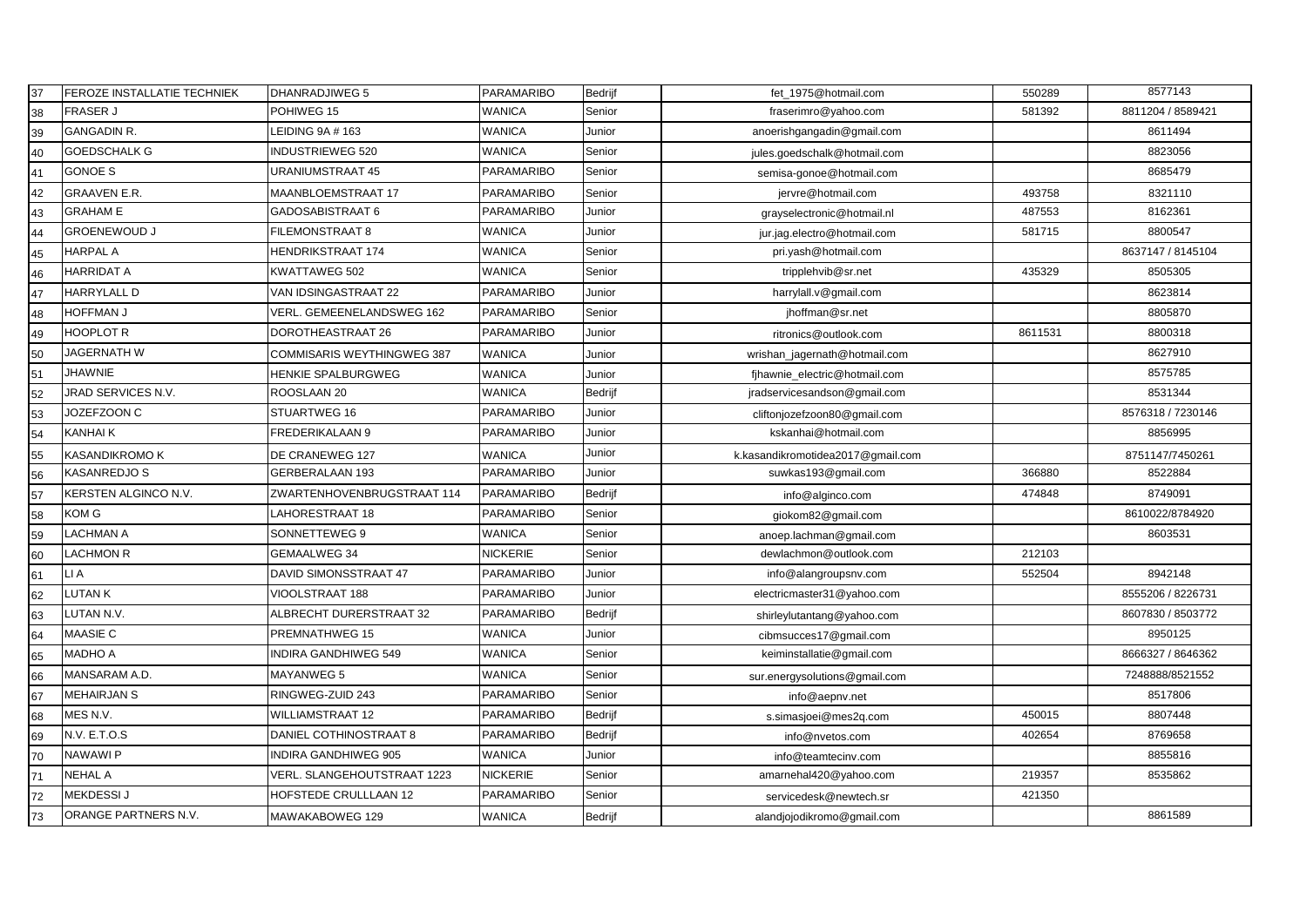| 74  | <b>OZIR M</b>         | OZIRWEG 1                   | PARAMARIBO        | Senior         | mozir2015@hotmail.com                            | 367108  | 8809099           |
|-----|-----------------------|-----------------------------|-------------------|----------------|--------------------------------------------------|---------|-------------------|
| 75  | PANCHOE E             | <b>GITAARSTRAAT 22</b>      | PARAMARIBO        | Junior         | shaike270284@hotmail.com                         |         | 8534938           |
| 76  | PET N.V.              | MELIEWEG 16                 | PARAMARIBO        | <b>Bedrijf</b> | dietegnikus@yahoo.com                            |         | 7240300           |
| 77  | <b>PINAS G</b>        | ONVERDACHTSTRAAT 3          | <b>PARA</b>       | Junior         | qpina2010@hotmail.com                            | 352618  | 8215439           |
| 78  | PINAS J               | WANISHAWEG 45               | PARAMARIBO        | Junior         | pinasjohannes47@gmail.com                        |         | 8611802           |
| 79  | PLEIN R               | DJITINDERWEG 14 A           | PARAMARIBO        | Junior         | renaldoplein@yahoo.com                           |         | 8854695           |
| 80  | POS W                 | NATASHASTRAAT 26            | PARAMARIBO        | Junior         | nazpostechniek@hotmail.com                       |         | 8689660           |
| 81  | RAGHOENATH V.         | EIDING 9A # 26              | WANICA            | Senior         | vraghoenath@hotmail.com                          |         | 8611970           |
| 82  | <b>RAMADHIN M</b>     | ANNASTRAAAT 31              | <b>NICKERIE</b>   | Junior         | mramadhin@rocketmail.com                         |         | 8892050           |
| 83  | RAMAWADHDOEBE N       | SPRINKHAANSTRAAT 17         | WANICA            | Senior         | navindoebe@hotmail.com                           |         | 7636631           |
| 84  | <b>RAMDASS</b>        | ENGEL SLOOTSTRAAT 23        | PARAMARIBO        | Senior         | valienramdas@gmail.com                           |         | 8587665 / 8687730 |
| 85  | <b>RAMESAR S</b>      | <b>BASTIWEG SERIE B 30</b>  | NICKERIE          | Junior         | sharwien95@hotmail.com                           |         | 8644871           |
| 86  | <b>RAMGOLAM R</b>     | VAN 'T HOGERHUYSSTRAAT 106  | PARAMARIBO        | Junior         | radjiv_ramgolam@hotmail.com                      |         | 8852577           |
| 87  | <b>RAVENBERG V</b>    | PLUTOSTRAAT 16              | PARAMARIBO        | Junior         | vin2vince@hotmail.com                            |         | 8702031           |
| 88  | <b>REDANE</b>         | NATRIUMSTRAAT 25            | PARAMARIBO        | Senior         | ericredan4@gmail.com                             | 7227714 | 8877321           |
| 89  | REMACON SURINAME N.V. | MR.E.J.BRUMASTRAAT 202      | PARAMARIBO        | Bedrijf        | rvdakker@remacon.net                             | 478982  | 8808495 / 713735  |
| 90  | <b>RENFURM E</b>      | DUISBURGLAAN 132            | PARAMARIBO        | Junior         | eremmie@hotmail.com                              | 531135  | 8567469 / 7283288 |
| 91  | <b>RENFURM R</b>      | JZERHARTSTRAAT 47           | PARAMARIBO        | Senior         | raic47@gmail.com                                 | 403598  | 8853489           |
| 92  | RESB N.V.             | ELLISELAN 11                | PARAMARIBO        | <b>Bedrijf</b> | resbnv@gmail.com                                 | 497726  | 8506009           |
| 93  | <b>RICKETS T</b>      | WASHINGTONSTRAAT 50         | PARAMARIBO        | Senior         | terencerickets@hotmail.com                       |         | 8810205 / 8518329 |
| 94  | RITFELD J             | <b>GRENSWEG 12</b>          | PARAMARIBO        | Senior         | ritfeldelektroservice19@gmail.com                |         | 7152155 / 8516997 |
| 95  | <b>ROLADOR A</b>      | <b>GEMEENELANDSWEG 76 A</b> | <b>PARAMARIBO</b> | Senior         | alltechn.v@gmail.com                             |         | 8807073           |
| 96  | <b>ROMBERG L</b>      | COMMISARISTRAAT 15          | <b>PARAMARIBO</b> | Junior         | rltechinstallaties@gmail.com                     |         | 7469301           |
| 97  | SABAJO K              | PAKANIESTRAAT 69            | PARAMARIBO        | Junior         | kensaba61@gmail.com                              |         | 8610565           |
| 98  | SAHADEW A             | NAPISTRAAT 6                | <b>PARAMARIBO</b> | Junior         | sahadeweltech@hotmail.com                        |         | 8599411/8182262   |
| 99  | <b>SANNGALIR</b>      | RONTGENSTRAAT 16            | <b>PARAMARIBO</b> | Senior         | rsannga@sr.net                                   | 550707  | 8781533           |
| 100 | SARDANI E             | VAN HATTEMWEG 210           | <b>WANICA</b>     | Junior         | e_sardani@hotmail.com                            |         | 8185546           |
| 101 | SCHOONHOVEN M         | KERNKAMPWEG 76 C            | PARAMARIBO        | Senior         | marlonschoonhoven@sr.net; dean.seltech@gmail.com | 432661  | 8810139           |
| 102 | SENDAR W              | RONALDLAAN 17               | <b>PARAMARIBO</b> | Senior         | wsendar@hotmail.com                              |         | 8808950           |
| 103 | SHIRALLY M            | WILLEMSHOOPLAAN 61          | <b>PARAMARIBO</b> | Junior         | faziel_1989@hotmail.com                          |         | 8665387           |
| 104 | <b>SICHTMAN A</b>     | MAPANESTRAAT 11             | <b>PARAMARIBO</b> | Senior         | deveiligeinstallatie@yahoo.com                   | 430558  | 8575591 / 8252837 |
| 105 | <b>SITARAM R</b>      | KWARTSIETSTRAAT 14          | <b>PARAMARIBO</b> | Senior         | sitaram.electra@gmail.com                        | 455833  | 8517135           |
| 106 | SMEETS J              | <b>MAHONYLAAN 3</b>         | PARAMARIBO        | Senior         | electrasmeets@gmail.com                          | 430040  | 8800582           |
| 107 | <b>SNELL H</b>        | KONKONISTRAAT 15            | <b>PARAMARIBO</b> | Senior         | asnell25@hotmail.com                             |         | 8835955 / 8626968 |
| 108 | SOENDA D              | <b>OUDSTENWEG 7</b>         | <b>WANICA</b>     | Junior         | electricaldesignsystem@gmail.com                 |         | 8589756           |
| 109 | SOERDIEN S            | NDIRA GANDHIWEG 803         | WANICA            | Senior         | soerdien@yahoo.com                               | 368666  | 8590517           |
| 110 | SOWDAGAR J            | GRIEGSTRAAT 24              | PARAMARIBO        | Senior         | sowdagar25@yahoo.co.in                           |         | 8837370           |